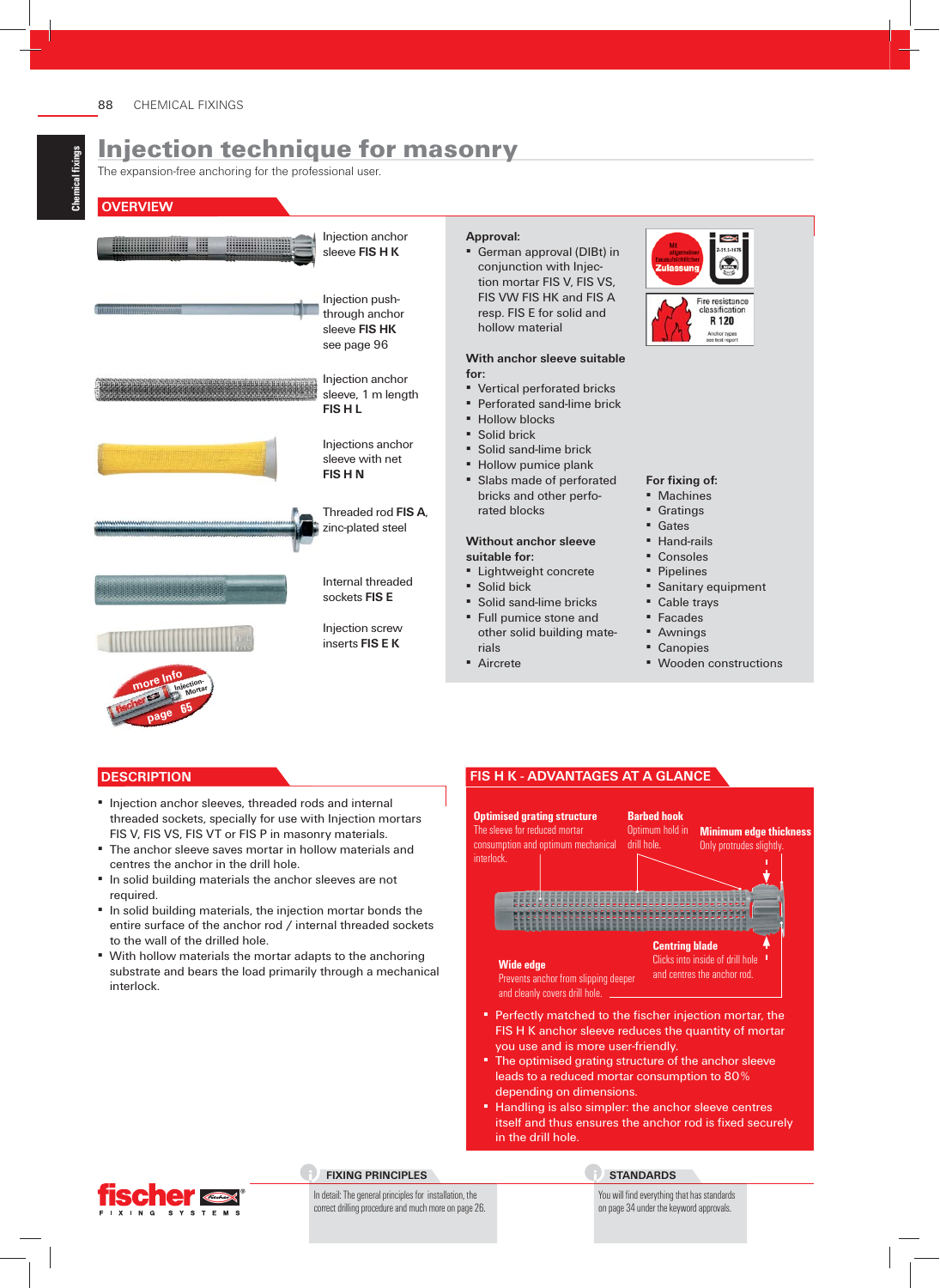# **DESCRIPTION**

#### **Advantages/Benefits**

- **EXTENDING** High-performance mortars allow high loads in all building materials.
- **E** Approval covers common masonry materials for maximum safety.
- **Expansion-free fixing allows small spacings and edge** distances.
- **Extensive range for various cost-efficient applications.**
- The mortar largely seals the drill hole.



## **INSTALLATION**

#### **Type of Installation**

▪ Pre-positioned installation

#### **Installation information**

▪ In solid building materials the drillhole must be cleaned thoroughly (blow out 2 x, brush out 2x, blow out 2 x).

#### **in perforated brick with anchor sleeve**



#### **in solid materials without anchor sleeve**



# **TECHNICAL DATA**

| -----------      |         | Injection anchor sleeve<br>FISH 12 x 50 K |                          |                              | <u> Hillian Hill</u>       | Injection anchor sleeve<br>FISH 16 x 130 K<br><b>HOURSELL</b>                          |                         |              |
|------------------|---------|-------------------------------------------|--------------------------|------------------------------|----------------------------|----------------------------------------------------------------------------------------|-------------------------|--------------|
| Type             | Art-No. | drill-Ø                                   | min. drill hole<br>depth | effect, ancho-<br>ring depth | Mortar filling<br>quantity | fits                                                                                   | anchor per<br>$360$ ml- | Oty, per box |
|                  |         |                                           |                          |                              |                            |                                                                                        | cartridge               |              |
|                  |         | $d_{n}$                                   |                          | $h_{\text{ef}}$              |                            |                                                                                        | 1)                      |              |
|                  |         | [mm]                                      | [mm]                     | [mm]                         |                            |                                                                                        |                         | pcs.         |
| FISH 12 x 50 K   | 041900  | 12                                        | 60                       | 50                           | 5                          | FIS A M6-M8, FIS EK 5-6                                                                | 34                      | 50           |
| FISH 12 x 85 K   | 041901  | 12                                        | 95                       | 85                           | 10                         | FIS A M6-M8, FIS EK 5-6                                                                | 17                      | 50           |
| FISH 16 x 85 K   | 041902  | 16                                        | 95                       | 85                           | 12                         | FIS A M8-M10, FIS EK 8-10,<br>FIS E M6-M8, threaded rod with<br>graduated diameter M12 | 14                      | 50           |
| FIS H 16 x 130 K | 041903  | 16                                        | 140                      | 130                          | 15                         | FIS A M8-M10, FIS EK 8-10,<br>FIS E M6-M8, threaded rod with<br>graduated diameter M12 | 11                      | 20           |
| FISH 20 x 85 K   | 041904  | 20                                        | 95                       | 85                           | 15                         | FIS A M12-M16, FIS E M10-M12                                                           | 11                      | 20           |
| FISH 20 x 130 K  | 046703  | 20                                        | 140                      | 130                          | 25                         | FIS A M12-M16, FIS E M10-M12                                                           | $\overline{7}$          | 20           |
| FIS H 20 x 200 K | 046704  | 20                                        | 210                      | 200                          | 40                         | FIS A M12-M16. FIS E M10-M12                                                           | $\overline{4}$          | 20           |

1) max. number by using 1 static mixer

**FIRE PREVENTION** Red hot: You will find fire prevention

information on page 31.

# **CORROSION**

Rust prevention tips: Everything you need to know about corrosion and how to prevent it is on page 32.

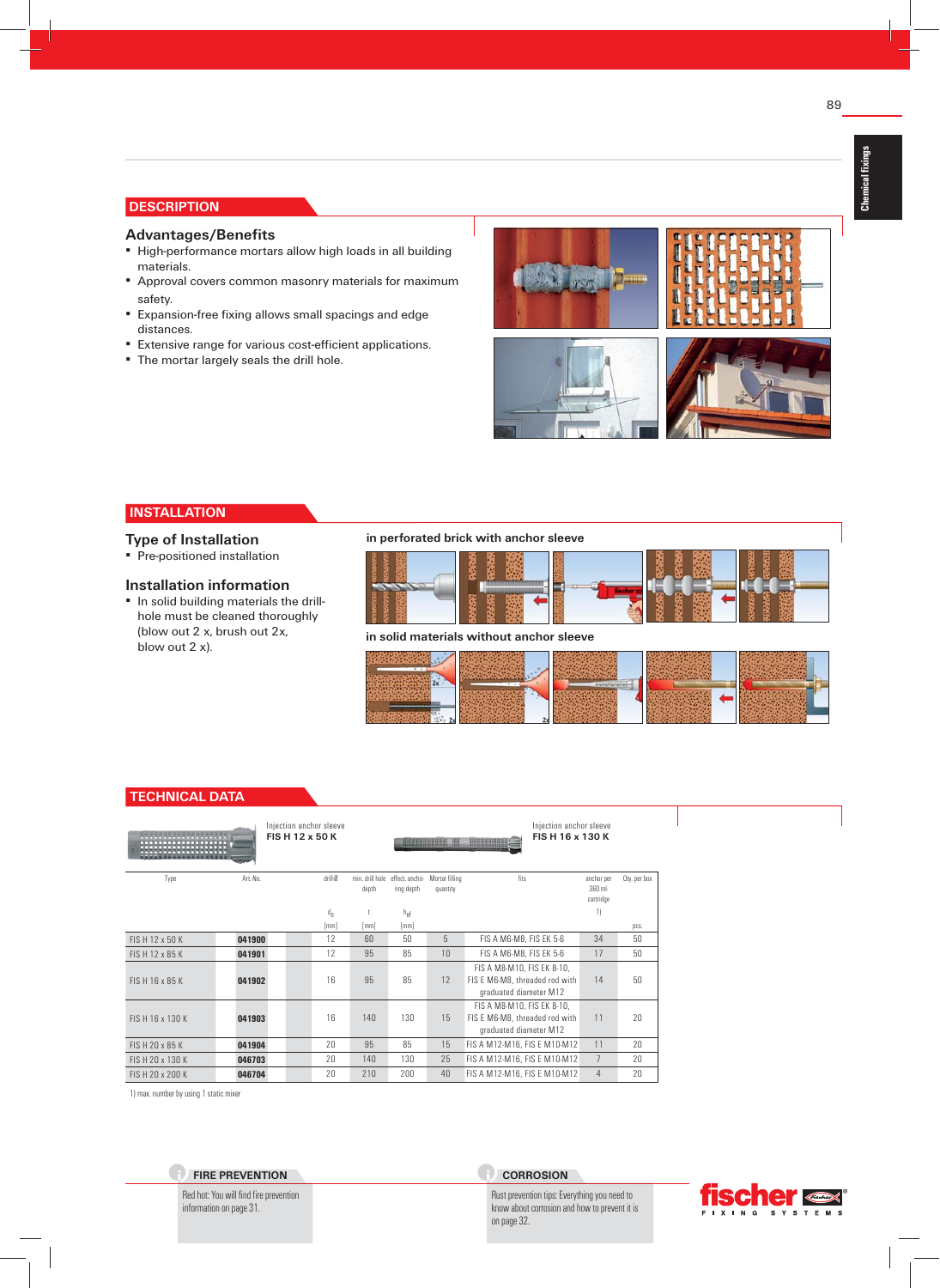# **TECHNICAL DATA**

| <b>Structures of the Control William Color Property</b><br><u> Alexandria especial compositorial en la regional de</u> |          | Injection anchor sleeve,<br>$m$ length $FIS H L$ |              |                     |                         |              |
|------------------------------------------------------------------------------------------------------------------------|----------|--------------------------------------------------|--------------|---------------------|-------------------------|--------------|
| Type                                                                                                                   | Art.-No. | drill-Ø                                          | total length | fits                | mortar filling quantity | Oty, per box |
|                                                                                                                        |          |                                                  |              |                     | per 10 cm               |              |
|                                                                                                                        |          | $d_{n}$                                          |              |                     |                         |              |
|                                                                                                                        |          | [mm]                                             | [mm]         |                     |                         | pcs.         |
| $FIS H 12 \times 10001$                                                                                                | 050598   | 12                                               | 1000         | 06/M6-08/M8         | 12                      | 10           |
| FIS H 16 x 1000 L                                                                                                      | 050599   | 16                                               | 1000         | 010/M10 / 012/M12   | 14                      | 10           |
| FIS H 22 x 1000 L                                                                                                      | 045301   | 22                                               | 1000         | $012/M12 - 016/M16$ | 20                      |              |



| Type            | Art.-No. | drill-Ø | min, drill hole<br>depth | Min.<br>anchorage<br>depth anchor | Min.<br>anchorage<br>depth sleeve | Mortar<br>filling quantity | anchor per<br>$360$ ml-<br>cartridge | fits    | Oty. per box |
|-----------------|----------|---------|--------------------------|-----------------------------------|-----------------------------------|----------------------------|--------------------------------------|---------|--------------|
|                 |          | $d_{n}$ |                          | $n_{\rm v}$                       | $h_v$                             |                            |                                      |         |              |
|                 |          | [mm]    | [mm]                     | $\lceil$ mm $\rceil$              | [mm]                              |                            |                                      |         | pcs.         |
| FIS H 16 x 85 N | 050470   | 16      | 95                       | 90                                | 85                                | 15                         |                                      | 08/M8   | 20           |
| FISH 18 x 85 N  | 050472   | 18      | 95                       | 90                                | 85                                | 17                         | 10                                   | Ø10/M10 | 20           |
| FIS H 20 x 85 N | 050474   | 20      | 95                       | 90                                | 85                                | 19                         | 9                                    | Ø12/M12 | 20           |



| Type                  |    | Art.-No. | approval       | drill-Ø | min.<br>drill hole depth | min.<br>anchorage depth | max.<br>useful length in | Mortar filling<br>quantity without | anchor per<br>360 ml-cartridge | Oty, per box |
|-----------------------|----|----------|----------------|---------|--------------------------|-------------------------|--------------------------|------------------------------------|--------------------------------|--------------|
|                       |    |          |                |         |                          | in masonry              | masonry                  | anchor sleeve                      | 1)                             |              |
|                       |    |          | $\bullet$ DIBt | $d_{n}$ | t                        |                         |                          |                                    |                                |              |
|                       |    |          |                | [mm]    | [mm]                     | $\lceil mm \rceil$      | [mm]                     | [scale units]                      |                                | pcs.         |
| FIS A M 6 x 70        | 21 | 046204   | $\bullet$      | 8       | $\overline{\phantom{a}}$ | ÷.                      | $\bar{ }$                | 3                                  | 56                             | 10           |
| FIS A M 6 x 75        | 21 | 090243   | $\bullet$      | 8       |                          | ÷,                      | $\overline{\phantom{a}}$ | 3                                  | 56                             | 20           |
| <b>FIS A M 6 x 85</b> |    | 090272   | $\bullet$      | 8       | 80                       | 75                      | $\overline{2}$           | 3                                  | 56                             | 20           |
| FIS A M 6 x 110       |    | 090273   | $\bullet$      | 8       | 80                       | 75                      | 25                       | 3                                  | 56                             | 20           |
| FIS A M 8 x 70        |    | 046206   | $\bullet$      | 10      | 80                       | 75                      |                          | 3                                  | 56                             | 10           |
| FIS A M 8 x 90        |    | 090274   | $\bullet$      | 10      | 80                       | 75                      | 5                        | 3                                  | 56                             | 10           |
| FIS A M 8 x 110       |    | 090275   | $\bullet$      | 10      | 80                       | 75                      | 25                       | 3                                  | 56                             | 10           |
| FIS A M 8 x 130       |    | 090276   | $\bullet$      | 10      | 80                       | 75                      | 45                       | 3                                  | 56                             | 10           |
| FIS A M 8 x 175       |    | 090277   | $\bullet$      | 10      | 80                       | 75                      | 90                       | 3                                  | 56                             | 10           |
| FIS A M 10 x 110      |    | 090278   | $\bullet$      | 12      | 80                       | 75                      | 25                       | 4                                  | 42                             | 10           |
| FIS A M 10 x 130      |    | 090279   | $\bullet$      | 12      | 80                       | 75                      | 45                       | 4                                  | 42                             | 10           |
| FIS A M 10 x 150      |    | 090281   | $\bullet$      | 12      | 80                       | 75                      | 65                       | 4                                  | 42                             | 10           |
| FIS A M 10 x 170      |    | 044969   | $\bullet$      | 12      | 80                       | 75                      | 85                       | 4                                  | 42                             | 10           |
| FIS A M 10 x 200      |    | 090282   | $\bullet$      | 12      | 80                       | 75                      | 115                      | 4                                  | 42                             | 10           |
| FIS A M 12 x 120      |    | 044971   | $\bullet$      | 14      | 80                       | 75                      | 30                       | 5                                  | 34                             | 10           |
| FIS A M 12 x 140      |    | 090283   | $\bullet$      | 14      | 80                       | 75                      | 50                       | 5                                  | 34                             | 10           |
| FIS A M 12 x 160      |    | 090284   | $\bullet$      | 14      | 80                       | 75                      | 70                       | 5                                  | 34                             | 10           |
| FIS A M 12 x 180      |    | 090285   | $\bullet$      | 14      | 80                       | 75                      | 90                       | 5                                  | 34                             | 10           |
| FIS A M 12 x 210      |    | 090286   | $\bullet$      | 14      | 80                       | 75                      | 120                      | 5                                  | 34                             | 10           |
| FIS A M 12 x 260      |    | 090287   | $\bullet$      | 14      | 80                       | 75                      | 170                      | 5                                  | 34                             | 10           |
| FIS A M 16 x 130      |    | 044972   | $\bullet$      | 18      | 80                       | 75                      | 40                       | $\overline{7}$                     | 24                             | 10           |
| FIS A M 16 x 175      |    | 090288   | $\bullet$      | 18      | 80                       | 75                      | 85                       | $\overline{7}$                     | 24                             | 10           |
| FIS A M 16 x 200      |    | 090289   | $\bullet$      | 18      | 80                       | 75                      | 110                      | $\overline{7}$                     | 24                             | 10           |
| FIS A M 16 x 250      |    | 090290   | $\bullet$      | 18      | 80                       | 75                      | 160                      | $\overline{7}$                     | 24                             | 10           |
| FIS A M 16 x 300      |    | 090291   | $\bullet$      | 18      | 80                       | 75                      | 210                      | $\overline{7}$                     | 24                             | 10           |



1) max. number by using 1 static mixer

2) for use with FIS H 12 x 50 K

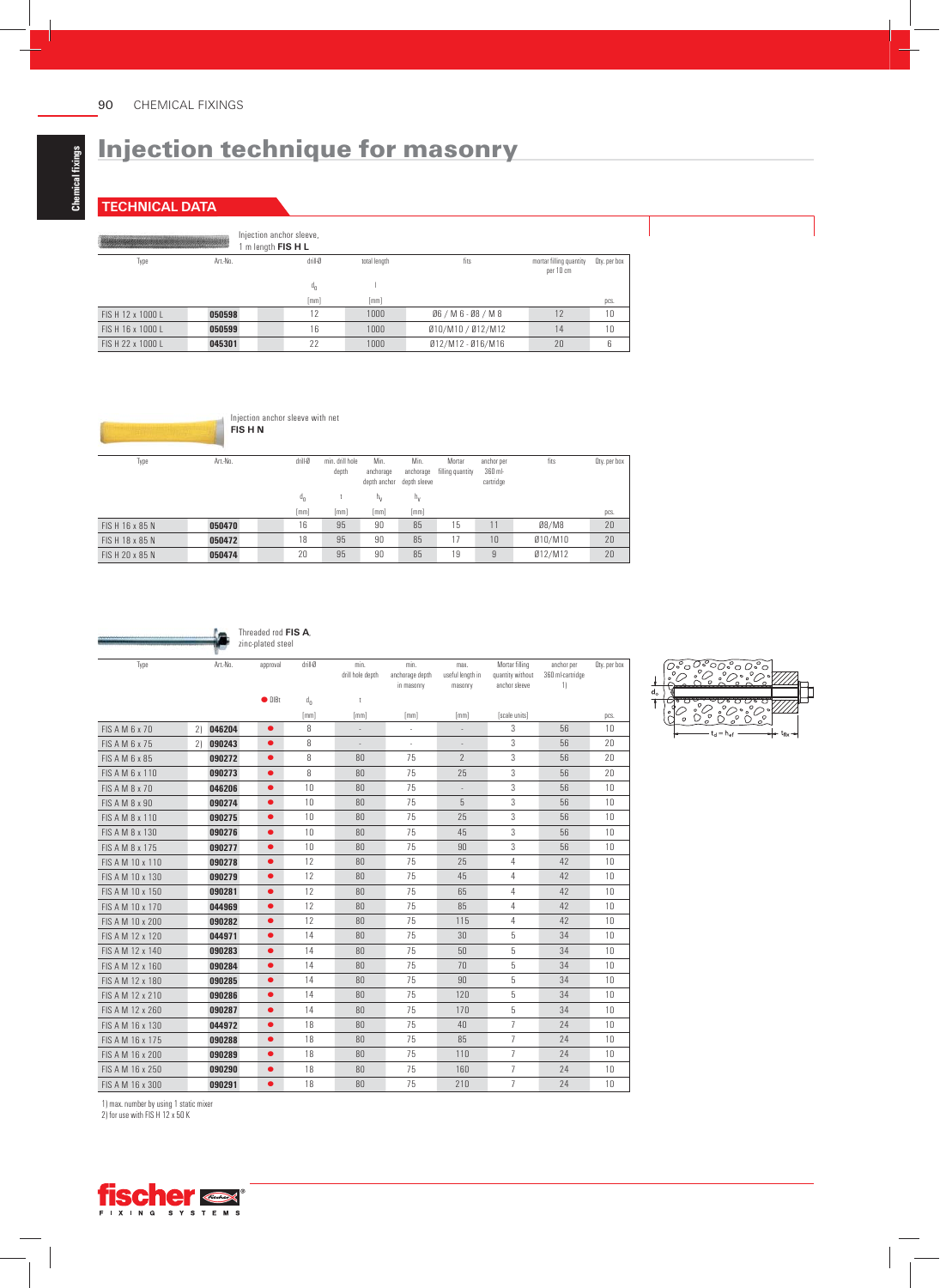# **TECHNICAL DATA**

Îπ Threaded rod **FIS A**, stainless steel of the corrosion

resistance class III e.g. A4

| Type                     |    | Art.-No. | approval       | drill-Ø | min.<br>drill hole depth | min.<br>anchorage depth in<br>masonry | max.<br>useful length in<br>masonry | Mortar filling<br>quantity without<br>anchor sleeve | anchor per<br>360 ml-cartridge<br>1) | Oty. per box |
|--------------------------|----|----------|----------------|---------|--------------------------|---------------------------------------|-------------------------------------|-----------------------------------------------------|--------------------------------------|--------------|
|                          |    |          | $\bullet$ DIBt | $d_n$   | Ť                        |                                       |                                     |                                                     |                                      |              |
|                          |    |          |                | [mm]    | [mm]                     | [mm]                                  | [mm]                                | [scale units]                                       |                                      | pcs.         |
| <b>FIS A M 6 x 70 A4</b> | 21 | 046205   | $\bullet$      | 8       | $\frac{1}{2}$            | $\sim$                                | ÷.                                  | 3                                                   | 56                                   | 10           |
| <b>FIS A M 6 x 75 A4</b> | 21 | 090437   | $\bullet$      | 8       |                          |                                       |                                     | 3                                                   | 56                                   | 20           |
| FIS A M 6 x 85 A4        |    | 090438   | $\bullet$      | 8       | 80                       | 75                                    | $\overline{2}$                      | 3                                                   | 56                                   | 20           |
| FIS A M 6 x 110 A4       |    | 090439   | $\bullet$      | 8       | 80                       | 75                                    | 25                                  | 3                                                   | 56                                   | 20           |
| FIS A M 8 x 70 A4        |    | 046245   | $\bullet$      | 10      | 80                       | 75                                    | ÷.                                  | 3                                                   | 56                                   | 10           |
| FIS A M 8 x 90 A4        |    | 090440   | $\bullet$      | 10      | 80                       | 75                                    | 5                                   | 3                                                   | 56                                   | 10           |
| FIS A M 8 x 110 A4       |    | 090441   | $\bullet$      | 10      | 80                       | 75                                    | 25                                  | 3                                                   | 56                                   | 10           |
| FIS A M 8 x 130 A4       |    | 090442   | $\bullet$      | 10      | 80                       | 75                                    | 45                                  | 3                                                   | 56                                   | 10           |
| FIS A M 8 x 175 A4       |    | 090443   | $\bullet$      | 10      | 80                       | 75                                    | 90                                  | 3                                                   | 56                                   | 10           |
| FIS A M 10 x 110 A4      |    | 090444   | $\bullet$      | 12      | 80                       | 75                                    | 25                                  | 4                                                   | 42                                   | 10           |
| FIS A M 10 x 130 A4      |    | 090447   | $\bullet$      | 12      | 80                       | 75                                    | 45                                  | 4                                                   | 42                                   | 10           |
| FIS A M 10 x 150 A4      |    | 090448   | $\bullet$      | 12      | 80                       | 75                                    | 65                                  | 4                                                   | 42                                   | 10           |
| FIS A M 10 x 170 A4      |    | 044973   | $\bullet$      | 12      | 80                       | 75                                    | 85                                  | 4                                                   | 42                                   | 10           |
| FIS A M 10 x 200 A4      |    | 090449   | $\bullet$      | 12      | 80                       | 75                                    | 115                                 | 4                                                   | 42                                   | 10           |
| FIS A M 12 x 120 A4      |    | 044974   | $\bullet$      | 14      | 80                       | 75                                    | 30                                  | 5                                                   | 34                                   | 10           |
| FIS A M 12 x 140 A4      |    | 090450   | $\bullet$      | 14      | 80                       | 75                                    | 50                                  | 5                                                   | 34                                   | 10           |
| FIS A M 12 x 160 A4      |    | 090451   | $\bullet$      | 14      | 80                       | 75                                    | 70                                  | 5                                                   | 34                                   | 10           |
| FIS A M 12 x 180 A4      |    | 090452   | $\bullet$      | 14      | 80                       | 75                                    | 90                                  | 5                                                   | 34                                   | 10           |
| FIS A M 12 x 210 A4      |    | 090453   | $\bullet$      | 14      | 80                       | 75                                    | 120                                 | 5                                                   | 34                                   | 10           |
| FIS A M 12 x 260 A4      |    | 090454   | $\bullet$      | 14      | 80                       | 75                                    | 170                                 | 5                                                   | 34                                   | 10           |
| FIS A M 16 x 130 A4      |    | 044975   | $\bullet$      | 18      | 80                       | 75                                    | 40                                  | $\overline{7}$                                      | 24                                   | 10           |
| FIS A M 16 x 175 A4      |    | 090455   | $\bullet$      | 18      | 80                       | 75                                    | 85                                  | $\overline{7}$                                      | 24                                   | 10           |
| FIS A M 16 x 200 A4      |    | 090456   | $\bullet$      | 18      | 80                       | 75                                    | 110                                 | $\overline{7}$                                      | 24                                   | 10           |
| FIS A M 16 x 250 A4      |    | 090457   | $\bullet$      | 18      | 80                       | 75                                    | 160                                 | $\overline{7}$                                      | 24                                   | 10           |
| FIS A M 16 x 300 A4      |    | 090458   | $\bullet$      | 18      | 80                       | 75                                    | 210                                 | $\overline{7}$                                      | 24                                   | 10           |

 $\mathsf{d}_{\mathsf{o}}$ ٦ Č  $t_d = h_{ef}$ 

1) max. number by using 1 static mixer

2) for use with FIS H 12 x 50 K

|                    |          | Internal threaded sockets<br><b>FISE</b> |                                  |                       |                       |                 |                                    |              |  |  |
|--------------------|----------|------------------------------------------|----------------------------------|-----------------------|-----------------------|-----------------|------------------------------------|--------------|--|--|
| Type               | Art.-No. |                                          | approval effect. anchoring depth | min. bolt penetration | max. bolt penetration | internal thread | fits                               | Oty, per box |  |  |
|                    |          | $\bullet$ DIBt                           | $h_{\text{ef}}$                  | e <sub>2</sub>        | $e_1$                 | $d_S$           |                                    |              |  |  |
|                    |          |                                          | [mm]                             | [mm]                  | [mm]                  |                 |                                    | pcs.         |  |  |
| FIS F 11 x 85 M6   | 043631   | $\bullet$                                | 85                               | 6                     | 60                    | M 6             | FIS H 16 x 85 K<br>FIS H 20 x 85 K | 10           |  |  |
| FIS F 11 x 85 M8   | 043632   | $\bullet$                                | 85                               | 8                     | 60                    | $M_8$           | FIS H 16 x 85 K<br>FIS H 20 x 85 K | 10           |  |  |
| FIS E 15 x 85 M10  | 043633   | $\bullet$                                | 85                               | 10                    | 60                    | M 10            | FIS H 20 x 85 K                    | 10           |  |  |
| FIS F 15 x 85 M 12 | 043634   | $\bullet$                                | 85                               | 12                    | 60                    | M 12            | FIS H 20 x 85 K                    | 10           |  |  |

|                 |          | Injection screw inserts<br><b>FIS E K</b> |                 |                  |      |                  |                                     |                  |                                    |              |
|-----------------|----------|-------------------------------------------|-----------------|------------------|------|------------------|-------------------------------------|------------------|------------------------------------|--------------|
| Type            | Art.-No. |                                           |                 | screw            |      | bolt penetration | drill-Ø<br>without anchor<br>sleeve | drill hole depth | fits                               | Oty, per box |
|                 |          |                                           | $h_{\text{ef}}$ | $d_S \times l_S$ | min. | max.             |                                     | $h_{0}$          |                                    |              |
|                 |          |                                           | [mm]            | [mm]             | [mm] | [mm]             | [mm]                                | [mm]             |                                    | pcs.         |
| FIS E 5 x 45 K  | 058053   |                                           | 45              | $Ø$ 4-5/M5       | 20   | 35               | 10                                  | 50               | FIS H 12 x 50 K<br>FIS H 12 x 85 K | 25           |
| FIS E 6 x 75 K  | 058049   |                                           | 60              | $Ø 5-6/M6$       | 35   | 65               | 10                                  | 80               | FISH 12 x 85 K                     | 25           |
| FIS E 8 x 80 K  | 043667   |                                           | 70              | $Ø$ 7-8/M8       | 20   | 65               | 14                                  | 90               | FISH 16 x 85 K<br>FIS H 16 x 130 K | 10           |
| FIS E 10 x 95 K | 058051   |                                           | 80              | Ø 10/M10         | 45   | 85               | 14                                  | 105              | FISH 16 x 85 K<br>FIS H 16 x 130 K | 10           |

 $\overline{\mathbb{P}}$ 

**Chemical fi xings**

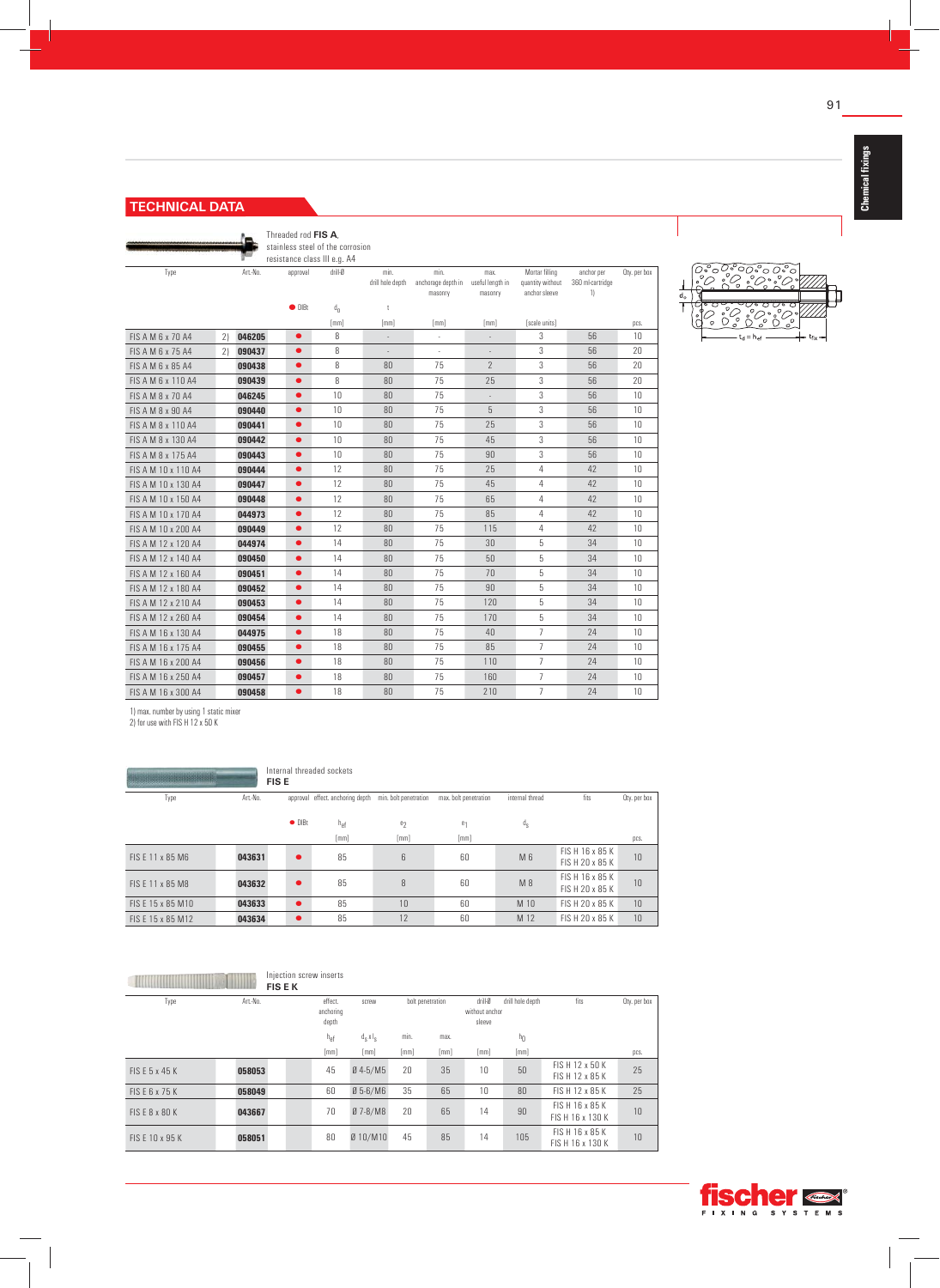**TECHNICAL DATA**



## **CORRECT USE WITHOUT ANCHOR SLEEVE**

## **Correct use without anchor sleeve**

**Suitable for:**  Lightweight concrete, solid brick, sand-lime solid brick, solid pumice and other solid materials **Approved for:** Solid bricks  $≥ Mz$  12, sand-lime solid bricks  $≥ KS$  12.



| Product                           | Injection threaded rod FIS A M |                 |    |                 |    |    |    |    |    |     |    |    |    |                |     |                                                                                                                                   |    |    |    |     |     |
|-----------------------------------|--------------------------------|-----------------|----|-----------------|----|----|----|----|----|-----|----|----|----|----------------|-----|-----------------------------------------------------------------------------------------------------------------------------------|----|----|----|-----|-----|
|                                   |                                |                 |    |                 |    |    |    |    |    |     |    |    |    |                |     |                                                                                                                                   |    |    |    |     |     |
| <b>Dimension</b>                  | 6x110                          | 8x90            |    |                 |    |    |    |    |    |     |    |    |    |                |     | 8x110 8x130 8x175 10x110 10x130 10x150 10x170 10x200 12x120 12x140 12x160 12x180 12x210 12x260 16x130 16x175 16x200 16x250 16x300 |    |    |    |     |     |
| Approval                          |                                |                 |    |                 |    |    |    |    |    |     |    |    |    |                |     |                                                                                                                                   |    |    |    |     |     |
| Usable length $t_{fix}$ [mm]      | 25                             |                 | 25 | 45              | 90 | 25 | 45 | 65 | 85 | 115 | 30 | 50 | 70 | 90             | 120 | 170                                                                                                                               | 40 | 85 | 10 | 160 | 210 |
| Drill diameter $d_{\Omega}$ [mm]  | 8                              | 10 <sup>1</sup> | 10 | 10 <sup>1</sup> |    | 12 |    | 12 |    | 12  | 14 | 14 | 14 | 14             | 14  | 14                                                                                                                                | 18 | 18 | 18 | 18  | 18  |
| Anchoring depth $h_{\rho f}$ [mm] | 75                             | 75              | 75 | 75              | 75 | 75 | 75 | 75 | 75 | 75  | 75 | 75 | 75 | 75             | 75  | 75                                                                                                                                | 75 | 75 | 75 | 75  | 75  |
| No. of scale units                |                                |                 |    | 3               |    |    |    |    |    |     |    | h  |    | $\overline{5}$ |     | $\overline{5}$                                                                                                                    |    |    |    |     |     |
| Anchor per cartridge 1)           | 56                             | 56              | 56 | 56              | 56 | 42 | 42 | 42 | 42 | 42  | 34 | 34 | 34 | 34             | 34  | 34                                                                                                                                | 24 | 24 | 24 | 24  | 24  |

## **Correct use without anchor sleeve**

| Product                              |          | Internally threaded sockets FIS E |           |           | <b>Screw-inserts FIS EK</b> |          |                                      |       |  |  |
|--------------------------------------|----------|-----------------------------------|-----------|-----------|-----------------------------|----------|--------------------------------------|-------|--|--|
|                                      |          |                                   |           |           |                             |          | design and the state of the state of |       |  |  |
| Dimension                            | 11x85 M6 | 11x85 M8                          | 15x85 M10 | 15x85 M12 | 5x45                        | 6x75     | 8x80                                 | 10x95 |  |  |
| Approval                             |          |                                   |           |           |                             | <b>.</b> | $\overline{\phantom{a}}$             |       |  |  |
| Usable length $t_{fix}$ [mm]         |          |                                   |           |           |                             | <b>.</b> |                                      |       |  |  |
| Drill diameter $d_{\bigcap}$ [mm]    | 14       | $\sqrt{4}$                        | 18        | 18        | 10                          | 10       |                                      |       |  |  |
| Anchoring depth h <sub>ef</sub> [mm] | 85       | 85                                | 85        | 85        | 45                          | 75       | 80                                   | 95    |  |  |
| No. of scale units                   |          |                                   |           |           |                             |          |                                      |       |  |  |
| Anchor per cartridge 1)              | 34       | 34                                | 85        | 56        |                             | 34       |                                      |       |  |  |

1) Anchor with 1 static mixer per cartridge 360 ml

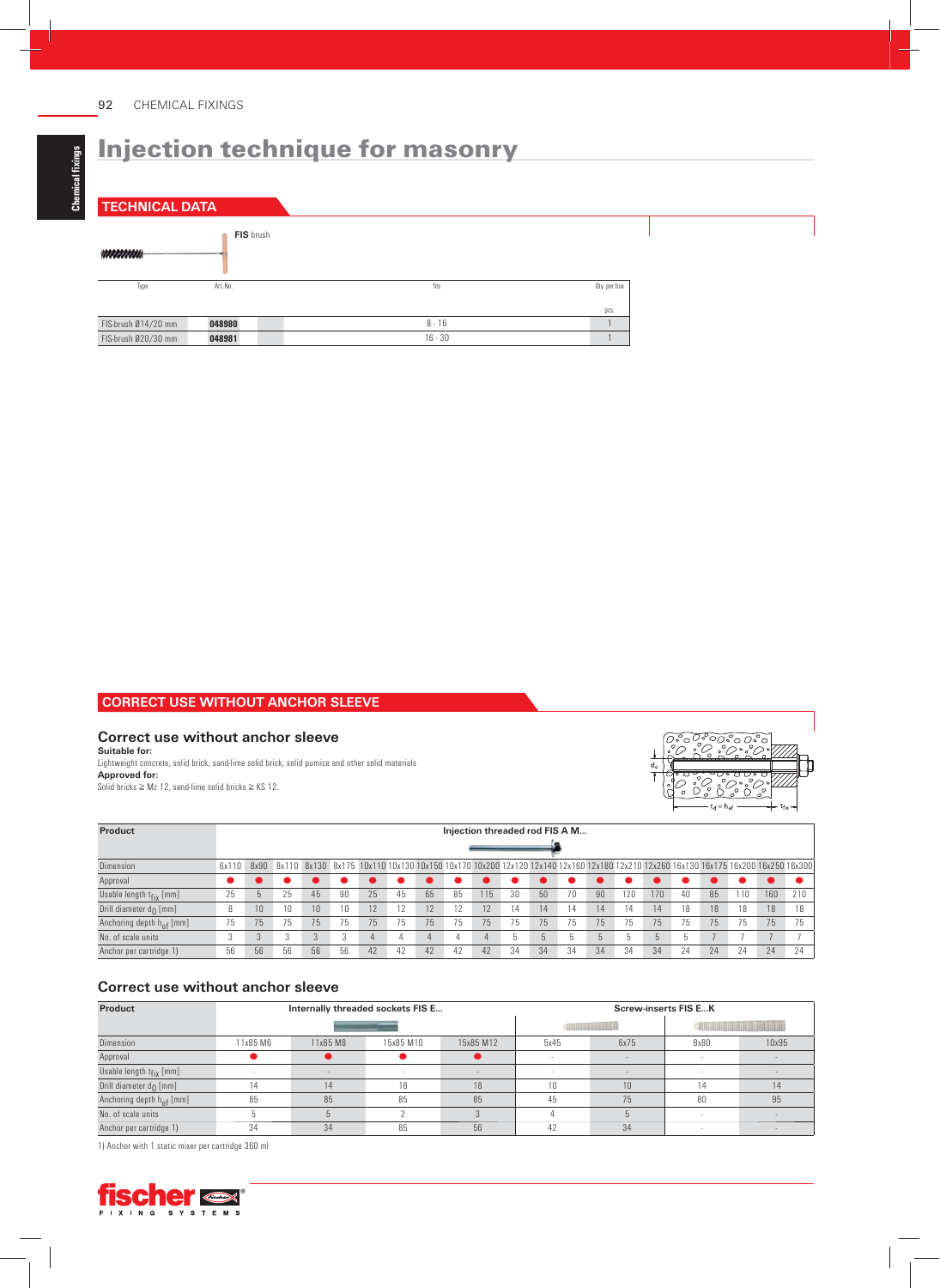**Correct use with anchor sleeve: combination options**

# ိုးိိ

**Suitable for:**  Vertically perforated bricks, sand-lime perforated bricks, hollow blocks, solid bricks, sand-lime solid bricks, pumice hollow blanks, hollow filler block floors, no-fines lightweight concrete and other

perforated material.

#### **Approved for:**

Vertically perforated bricks ≧ HLz 4, sand-lime perforated bricks ≧ KSL 4, hollow blocks made from lightweight concrete ≧ Hbl 2, hollow blocks made from concrete ≧ Hbn 4, solid bricks ≧ Mz 12, sand-lime solid bricks ≧ KS 12 and no-fines lightweight concrete.

| Product<br>Installation details see<br>Injection anchor sleeves |                                                                                                                                                                                                                                      |        | Injection anchor sleeve<br>FIS HK |           |                |                                     |           |                |                |                 | Injection anchor sleeve,<br>1 m length FIS HL |                         | Injection anchor sleeve<br>with net FIS HN |                                     |           |
|-----------------------------------------------------------------|--------------------------------------------------------------------------------------------------------------------------------------------------------------------------------------------------------------------------------------|--------|-----------------------------------|-----------|----------------|-------------------------------------|-----------|----------------|----------------|-----------------|-----------------------------------------------|-------------------------|--------------------------------------------|-------------------------------------|-----------|
|                                                                 |                                                                                                                                                                                                                                      |        | 12 x 50                           | 12 x 85*  | 16 x 85*       | 16 x 130**                          | 20 x 85*  | 20 x 130       | 20 x 200       | 12 x 1000       | 16 x 1000                                     | 22 x 1000               | 16 x 85                                    | 18 x 85                             | 20 x 85   |
| Type<br>Art.-No.                                                |                                                                                                                                                                                                                                      |        | 41900                             | 41901     | 41902          | 41903                               | 41904     | 46703          | 46704          | 50958           | 50599                                         | 45301                   | 50470                                      | 50472                               | 50474     |
| Drill- $\varphi$ d <sub>0</sub> [mm]                            |                                                                                                                                                                                                                                      |        | 12                                | 12        | 16             | 16                                  | 20        | 20             | 20             | 12              | 16                                            | 22                      | 16                                         | $18\,$                              | 20        |
| Drill depth t <sub>d</sub> [mm]                                 |                                                                                                                                                                                                                                      |        | $\geq 60$                         | $\geq 95$ | $\geq 95$      | $\geq 140$                          | $\geq 95$ | $\geq 135$     | $\geq 205$     | $\geq 90$       | $\geq 90$                                     | $\geq 90$               | $\geq 95$                                  | $\geq 95$                           | $\geq 95$ |
| No. of scale units                                              |                                                                                                                                                                                                                                      |        | 5                                 | 10        | 12             | 15                                  | 15        | 25             | 40             | 95/m            | 165/m                                         | 275/m                   | 15                                         | 17                                  | 19        |
| Anchor per 360 ml-cartridge                                     |                                                                                                                                                                                                                                      |        | 34                                | 17        | 14             | 11                                  | 11        | $\overline{7}$ | $\overline{4}$ |                 |                                               |                         | 11                                         | 10                                  | 9         |
| Anchoring depth h <sub>ef</sub>                                 |                                                                                                                                                                                                                                      |        | 50                                | 85        | 85             | 130                                 | 85        | 130            | 200            | $\geq 75$       | $\geq 75$                                     | $\geq 75$               | 85                                         | 85                                  | 85        |
| suitable for:<br><b>Injection threaded rod FIS A</b>            |                                                                                                                                                                                                                                      |        |                                   |           |                |                                     |           |                |                |                 |                                               |                         |                                            |                                     |           |
|                                                                 | gvz                                                                                                                                                                                                                                  | A4     |                                   |           |                | usable length t <sub>fix</sub> [mm] |           |                |                |                 |                                               |                         |                                            | usable length t <sub>fix</sub> [mm] |           |
| FIS A M 6 x 70                                                  | 046207                                                                                                                                                                                                                               | 046205 | 10                                |           |                |                                     |           |                |                |                 |                                               |                         |                                            |                                     |           |
| FIS A M 6 x 75                                                  | 090243                                                                                                                                                                                                                               | 090437 | 15                                |           |                |                                     |           |                |                |                 |                                               |                         |                                            |                                     |           |
| FIS A M 6 x 85                                                  | 090272                                                                                                                                                                                                                               | 090438 | 25                                |           |                |                                     |           |                |                |                 |                                               |                         |                                            |                                     |           |
| FIS A M 6 x 110                                                 | 090273                                                                                                                                                                                                                               | 090439 | 50                                | 15        |                |                                     |           |                |                |                 |                                               |                         |                                            |                                     |           |
| FIS A M 8 x 70                                                  | 046206                                                                                                                                                                                                                               | 046245 | 10                                |           |                |                                     |           |                |                |                 |                                               |                         |                                            |                                     |           |
| FIS A M 8 x 90                                                  | 090274                                                                                                                                                                                                                               | 090440 | 30                                |           |                |                                     |           |                |                |                 |                                               |                         |                                            |                                     |           |
| FIS A M 8 x 110                                                 | 090275                                                                                                                                                                                                                               | 090441 | 50                                | 15        | 15             |                                     |           |                |                |                 |                                               |                         | 15                                         |                                     |           |
| FIS A M 8 x 130                                                 | 090276                                                                                                                                                                                                                               | 090442 | 70                                | 35        | 35             |                                     |           |                |                |                 |                                               |                         | 35                                         |                                     |           |
| FIS A M 8 x 175                                                 | 090277                                                                                                                                                                                                                               | 090443 | 115                               | 80        | 80             | 35                                  |           |                |                |                 |                                               |                         | 80                                         |                                     |           |
| FIS A M 10 x 110                                                | 090278                                                                                                                                                                                                                               | 090444 |                                   |           | 15             |                                     |           |                |                |                 |                                               |                         |                                            | 15                                  |           |
| FIS A M 10 x 130                                                | 090279                                                                                                                                                                                                                               | 090447 |                                   |           | 35             |                                     |           |                |                |                 |                                               |                         |                                            | 35                                  |           |
| FIS A M 10 x 150                                                | 090281                                                                                                                                                                                                                               | 090448 |                                   |           | 55             | 10                                  |           |                |                | for             | for                                           | for                     |                                            | 55                                  |           |
| FIS A M 10 x 170                                                | 044969                                                                                                                                                                                                                               | 044973 |                                   |           | 75             | 30                                  |           |                |                | threaded        | threaded                                      | threaded                |                                            | 75                                  |           |
| FIS A M 10 x 200                                                | 090282                                                                                                                                                                                                                               | 090449 |                                   |           | 105            | 60                                  |           |                |                | rods<br>M6 - M8 | rods                                          | rods<br>M10-M12 M12-M16 |                                            | 105                                 |           |
| FIS A M 12 x 120                                                | 044971                                                                                                                                                                                                                               | 044974 |                                   |           |                |                                     | 20        |                |                |                 |                                               |                         |                                            |                                     | 20        |
| FIS A M 12 x 140                                                | 090283                                                                                                                                                                                                                               | 090450 |                                   |           |                |                                     | 40        |                |                |                 |                                               |                         |                                            |                                     | 40        |
| FIS A M 12 x 160                                                | 090284                                                                                                                                                                                                                               | 090451 |                                   |           |                |                                     | 60        | 15             |                |                 |                                               |                         |                                            |                                     | 60        |
| FIS A M 12 x 180                                                | 090285                                                                                                                                                                                                                               | 090452 |                                   |           |                |                                     | 80        | 35             |                |                 |                                               |                         |                                            |                                     | 80        |
| FIS A M 12 x 210                                                | 090286                                                                                                                                                                                                                               | 090453 |                                   |           |                |                                     | 110       | 65             |                |                 |                                               |                         |                                            |                                     | 110       |
| FIS A M 12 x 260                                                | 090287                                                                                                                                                                                                                               | 090454 |                                   |           |                |                                     | 160       | 115            | 45             |                 |                                               |                         |                                            |                                     | 160       |
| FIS A M 12 (Ø 10)                                               | 1)                                                                                                                                                                                                                                   | 1)     |                                   |           | $\bullet$      | $\bullet$                           |           |                |                |                 |                                               |                         |                                            |                                     |           |
| FIS A M 16 x 130                                                | 044972                                                                                                                                                                                                                               | 044975 |                                   |           |                |                                     | 30        |                |                |                 |                                               |                         |                                            |                                     |           |
| FIS A M 16 x 175                                                | 090288                                                                                                                                                                                                                               | 090455 |                                   |           |                |                                     | 75        | 30             |                |                 |                                               |                         |                                            |                                     |           |
| FIS A M 16 x 200                                                | 090289                                                                                                                                                                                                                               | 090456 |                                   |           |                |                                     | 100       | 55             |                |                 |                                               |                         |                                            |                                     |           |
| FIS A M 16 x 250                                                | 090290                                                                                                                                                                                                                               | 090457 |                                   |           |                |                                     | 150       | 105            | 35             |                 |                                               |                         |                                            |                                     |           |
| FIS A M 16 x 300                                                | 090291                                                                                                                                                                                                                               | 090458 |                                   |           |                |                                     | 200       | 155            | 85             |                 |                                               |                         |                                            |                                     |           |
| Internal threaded sockets FIS E                                 | gvz                                                                                                                                                                                                                                  |        |                                   |           |                |                                     |           |                |                |                 |                                               |                         |                                            |                                     |           |
| FIS E 11 x 85 M6                                                | 043631                                                                                                                                                                                                                               |        |                                   |           | $\bullet$      | п                                   | $\bullet$ |                |                |                 |                                               |                         |                                            |                                     |           |
| FIS E 11 x 85 M8                                                | 043632                                                                                                                                                                                                                               |        |                                   |           | $\bullet$      | ш                                   | $\bullet$ |                |                |                 |                                               |                         |                                            |                                     |           |
| FIS E 15 x 85 M10                                               | 043633                                                                                                                                                                                                                               |        |                                   |           |                |                                     | $\bullet$ |                |                |                 |                                               |                         |                                            |                                     |           |
| FIS E 15 x 85 M12                                               | 043634                                                                                                                                                                                                                               |        |                                   |           |                |                                     | $\bullet$ |                |                |                 |                                               |                         |                                            |                                     |           |
| Injection screw inserts FIS E K                                 | <b>Contract Contract Contract Contract Contract Contract Contract Contract Contract Contract Contract Contract Contract Contract Contract Contract Contract Contract Contract Contract Contract Contract Contract Contract Contr</b> |        |                                   |           |                |                                     |           |                |                |                 |                                               |                         |                                            |                                     |           |
| FIS E 5 x 45 K                                                  |                                                                                                                                                                                                                                      | 058053 | $\blacksquare$                    | ■         |                |                                     |           |                |                |                 |                                               |                         |                                            |                                     |           |
| FIS E 6 x 75 K                                                  |                                                                                                                                                                                                                                      | 058049 |                                   | П         |                |                                     |           |                |                |                 |                                               |                         |                                            |                                     |           |
| FIS E 8 x 80 K                                                  |                                                                                                                                                                                                                                      | 043667 |                                   |           | $\blacksquare$ | ■                                   |           |                |                |                 |                                               |                         |                                            |                                     |           |
| FIS E 10 x 95 K                                                 |                                                                                                                                                                                                                                      | 058051 |                                   |           | $\blacksquare$ | п                                   |           |                |                |                 |                                               |                         |                                            |                                     |           |

Red font resp.  $\bullet$  – Included in the German Approval. Suitable but without approval.<br>
"Threaded rod with graduated diameter M12 (to Ø10 at anchoring base) on request. \*\* Plaster bridging possible up to 20mm.

**Chemical fi xings**

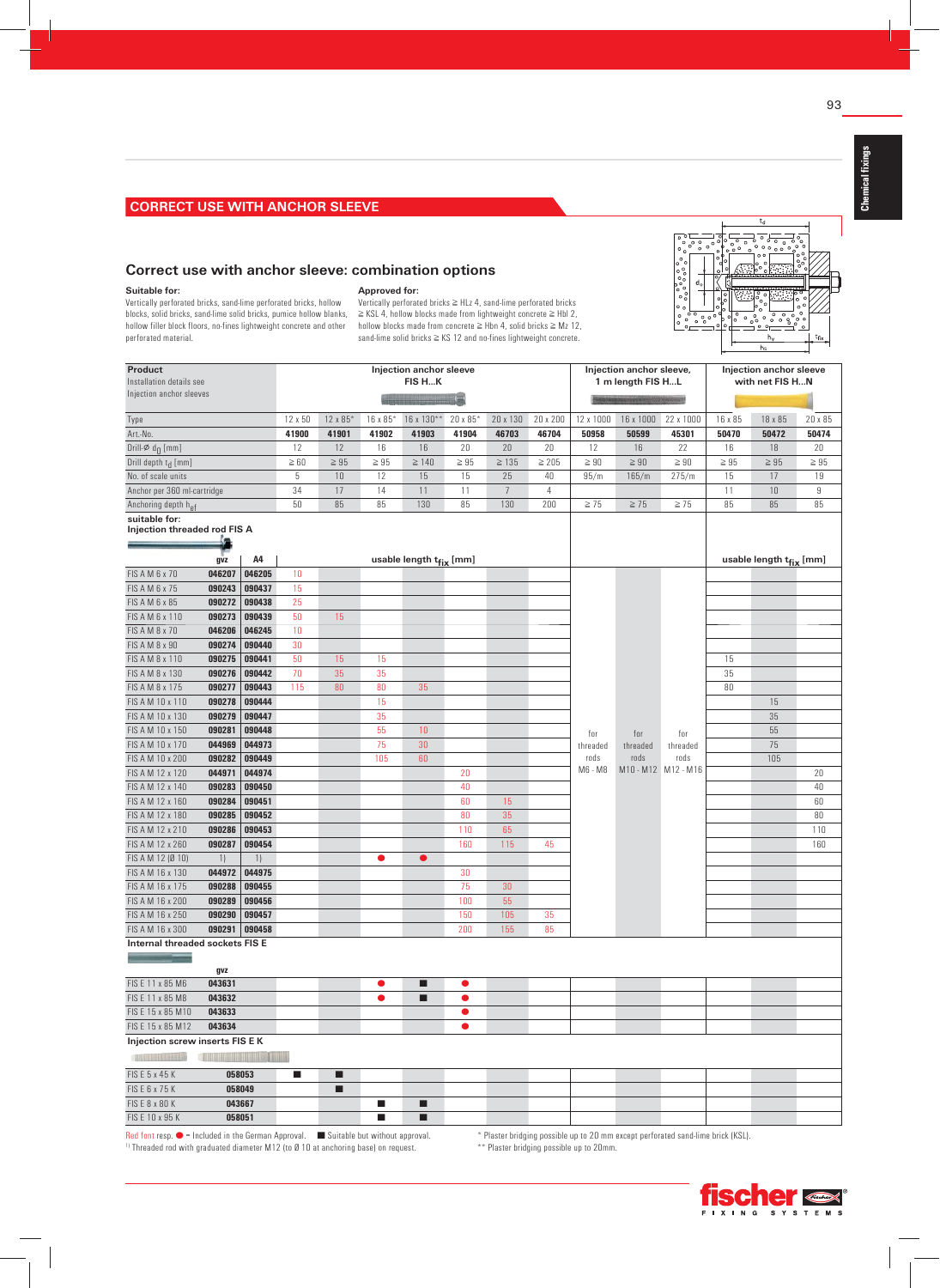## **LOADS**

Permissible loads F<sub>perm</sub> of a single anchor installed with FIS V, FIS VS or FIS VW in masonry and porous light-weight concrete **(TGL) for tension, shear and combined tension and shear. For FIS VT and FIS P the below mentioned load values are valid as recommended loads only.**

| <b>Anchor type</b>                                                                                        |                            | <b>Threaded rod FIS A</b> |                          |                           |                |          |                          |                                                                        |                                |                                                 |                          |           |                                                 |                          |            |
|-----------------------------------------------------------------------------------------------------------|----------------------------|---------------------------|--------------------------|---------------------------|----------------|----------|--------------------------|------------------------------------------------------------------------|--------------------------------|-------------------------------------------------|--------------------------|-----------|-------------------------------------------------|--------------------------|------------|
| <b>Application without anchor sleeve</b>                                                                  |                            |                           |                          | <b>M6</b>                 |                |          | M 8                      |                                                                        |                                | M 10                                            | M 12 (Ø10)               |           |                                                 | M 12                     |            |
| Solid brick                                                                                               | $\geq Mz$ 12               | [kN]                      |                          | 1.0 <sup>1</sup>          |                |          | 1.0 <sup>1</sup>         |                                                                        | 1.7                            |                                                 | 1.7                      |           |                                                 | 1.7                      |            |
| Sand-lime solid brick                                                                                     | $\geq$ KS 12               | [kN]                      |                          | 1.0 <sup>1</sup>          |                |          | 1.0 <sup>1</sup>         |                                                                        |                                | 1.7                                             | 1.7                      |           |                                                 | 1.7                      |            |
| Nominal drill diameter                                                                                    | $\emptyset$ d <sub>n</sub> | [mm]                      |                          | 8                         |                |          | 10                       |                                                                        |                                | 12                                              | 12                       |           |                                                 | 14                       |            |
| Drill hole depth                                                                                          | min $h_{\Omega}$           | [mm]                      |                          | 80                        |                |          | 80                       |                                                                        |                                | 80                                              | 80                       |           |                                                 |                          |            |
| Anchorage depth                                                                                           | $min h_{ef}$               | [mm]                      |                          | 75                        |                |          | 75                       |                                                                        |                                | 75                                              | 75                       |           |                                                 | 75                       |            |
| Minimum structural component thickness d                                                                  |                            | [mm]                      |                          | 110                       |                |          | 110                      |                                                                        |                                | 110                                             | 110                      |           |                                                 | 110                      |            |
| Required mortar volume<br>FIS V, FIS VS, FIS VW, FIS VR, FIS P                                            |                            | [scale units]             |                          | $\overline{2}$            |                |          | 3                        |                                                                        |                                | 3                                               | 3                        |           |                                                 | $\overline{4}$           |            |
| <b>Application with anchor sleeve</b>                                                                     |                            |                           |                          | <b>M6</b>                 |                |          | M 8                      |                                                                        |                                | M 10                                            | M 12 (Ø10)               |           |                                                 | M 12                     |            |
| Anchor sleeve type FIS H  K                                                                               |                            |                           |                          | 12x50 12x85 12x50 12x85   |                |          | 16x85                    | 16x130                                                                 | 16x85                          | 16x130                                          | 16x85                    | 16x130    | 20x85                                           | 20x130                   | 20x200     |
| Solid brick                                                                                               | $\geq Mz$ 12               | [kN]                      |                          | 1.0                       | 1.0            |          | 1.7                      |                                                                        |                                | 1.7                                             | 1.7                      |           |                                                 | 1.7                      |            |
| Sand-lime solid brick                                                                                     | $\geq$ KS 12               | [kN]                      |                          | 1.0                       | 1.0            |          | 1.7                      |                                                                        | 1.7                            |                                                 |                          | 1.7       |                                                 | 1.7                      |            |
|                                                                                                           | $\geq$ HIz 4               | [kN]                      |                          | $0.3/0.6^{2}$             |                |          | $0.3/0.6^{2}$            |                                                                        |                                | $0.3/0.6^{2}$                                   | $0.3/0.6^{2}$            |           |                                                 | $0.3/0.6^{2}$            |            |
| Vertical perforated brick                                                                                 | $\geq$ HIz 6               | [kN]                      |                          | $0.4/0.8^{2}$             |                |          | $0.4/0.8^{2}$            |                                                                        | $0.4/0.8^{2}$                  |                                                 | $0.4/0.8^{2}$            |           |                                                 | $0.4/0.8^{2}$            |            |
|                                                                                                           | $\geq$ HIz 12              | [kN]                      |                          | $0.8/1.0^{2}$             | $0.8/1.0^{21}$ |          | $0.8/1.0^{21}/1.4^{31}$  | $0.8/1.0^{2}$                                                          | $0.8/1.0^{21}/1.6^{31}$        |                                                 | $0.8/1.0^{21}/1.8^{31}$  |           |                                                 | $0.8/1.0^{21}/1.8^{31}$  |            |
|                                                                                                           | $\ge$ KSL 4                | [kN]                      |                          | $0.4/0.6^{2}$             |                |          | $0.4/0.6^{2}$            |                                                                        |                                | $0.4/0.6^{2}$                                   | $0.4/0.6^{2}$            |           | $0.4/0.6^{2}$                                   |                          |            |
| Perforated sand-lime brick                                                                                | $\geq$ KSL 6               | [kN]                      |                          | $0.6/0.8^{2}$             |                |          | $0.6/0.8^{2}$            |                                                                        |                                |                                                 | $0.6/0.8^{2}$            |           |                                                 | $0.6/0.8^{2}$            |            |
|                                                                                                           | $\ge$ KSL 12               |                           |                          | $0.8/1.4^{21}$            |                |          | $0.8/1.4^{2}$            |                                                                        | $0.6/0.8^{2}$<br>$0.8/1.4^{2}$ |                                                 |                          |           |                                                 | $0.8/1.4^{2}$            |            |
|                                                                                                           |                            | [kN]                      |                          |                           |                |          |                          |                                                                        | $0.3/0.5^{2}$                  |                                                 | $0.8/1.4^{2}$            |           |                                                 |                          |            |
| Hollow block made of                                                                                      | $\geq$ HbI 2               | [kN]                      |                          | $0.3/0.5^{2}$             |                |          | $0.3/0.5^{2}$            |                                                                        | $0.6/0.8^{2}$                  |                                                 | $0.3/0.5^{2}$            |           | $0.3/0.5^{2}$                                   |                          |            |
| light-weight concrete                                                                                     | $\geq$ HbI 4               | [kN]                      |                          | $0.6/0.8^{2}$             |                |          | $0.6/0.8^{2}$            |                                                                        |                                |                                                 | $0.6/0.8^{2}$            |           |                                                 | $0.6/0.8^{2}$            |            |
| Hollow block made of                                                                                      | $\geq$ Hbn 4               | [kN]                      |                          | $0.6/0.8^{2}$             |                |          | $0.6/0.8^{2}$            |                                                                        |                                | $0.6/0.8^{2}$                                   | $0.6/0.8^{2}$            |           |                                                 | $0.6/0.8^{2}$            |            |
| normal-weight concrete                                                                                    | TGL                        |                           |                          |                           |                |          |                          |                                                                        |                                |                                                 |                          |           |                                                 |                          |            |
| Porous light-weight concrete                                                                              |                            | [kN]                      |                          | $\sim$                    | $\sim$         |          | 1.3                      |                                                                        |                                | 1.3                                             |                          | 1.3       | 2.0                                             |                          | $\sim$     |
| Aerated light-weight concret                                                                              |                            |                           |                          |                           |                |          |                          |                                                                        |                                |                                                 |                          |           |                                                 |                          |            |
| Nominal drill diameter                                                                                    | $\emptyset$ d <sub>n</sub> | $\lceil mm \rceil$        | 12                       | 12                        | 12             | 12       | 16                       | 16                                                                     | 16                             | 16                                              | 16                       | 16        | 20                                              | 20                       | 20         |
| Drill hole depth                                                                                          | min $h_{\Omega}$           | [mm]                      | 55                       | 90                        | 55             | 90       | 90                       | 135                                                                    | 90                             | 135                                             | 90                       | 135       | 90                                              | 135                      | 205        |
| Embedment depth of the anchor sleeve                                                                      | $h_{S}$                    | [mm]                      | 50                       | 85                        | 50             | 85       | 85                       | 130                                                                    | 85                             | 130                                             | 85                       | 130       | 85                                              | 130                      | 200        |
| Anchorage depth                                                                                           | $h_{ef}$                   | [mm]                      | 50                       | $85^{4}$                  | 50             | $85^{4}$ | $85^{4}$                 | $130^{4}$                                                              | $85^{4}$                       | $130^{4}$                                       | $85^{4}$                 | $130^{4}$ | $85^{4}$                                        | 1304                     | $200^{41}$ |
| Minimum structural component thickness d                                                                  |                            | [mm]                      | 90                       | 110                       | 90             | 110      | $110(175)^{5}$           | 150 (175) <sup>5)</sup> 110 (175) <sup>5)</sup>                        |                                | 150 (175) <sup>5)</sup> 110 (175) <sup>5)</sup> |                          |           | 150 (175) <sup>5)</sup> 110 (175) <sup>5)</sup> | 150 (175)                | 240        |
| Required mortar volume<br>FIS V, FIS VS, FIS VW, FIS VR, FIS P                                            |                            | [scale units]             | $\overline{5}$           | 10                        | 5              | 10       | 12                       | 15                                                                     | 12                             | 15                                              | 12                       | 15        | 15                                              | 25                       | 40         |
| Permissible beding moment Mperm                                                                           |                            |                           |                          |                           |                |          |                          |                                                                        |                                |                                                 |                          |           |                                                 |                          |            |
| M <sub>perm</sub> for zinc-plated steel 5.8                                                               | gvz                        | [Nm]                      |                          | 4.4                       |                |          | 10.7                     |                                                                        | 21.4                           |                                                 | 21.4                     | 37.4      |                                                 | 37.4                     |            |
| M <sub>perm</sub> for stainless steel                                                                     | A4                         | [Nm]                      |                          | 4.8                       |                |          | 12.1                     |                                                                        | 24.1                           |                                                 | 24.1                     | 42.1      |                                                 | 42.1                     |            |
| Installation detail, spacings and edge distances                                                          |                            |                           |                          |                           |                |          |                          |                                                                        |                                |                                                 |                          |           |                                                 |                          |            |
|                                                                                                           | $\geq a$                   | [mm]                      |                          |                           |                |          |                          | 100 (for HbI and Hbn: 200) (for porous light-weight concrete TGL: 150) |                                |                                                 |                          |           |                                                 |                          |            |
| Spacing (Group of anchors) <sup>6)</sup>                                                                  | min a                      | [mm]                      |                          |                           |                |          |                          | 50 (for HbI and Hbn: 200) (for porous light-weight concrete TGL: 100)  |                                |                                                 |                          |           |                                                 |                          |            |
| Minimum interspacing                                                                                      | a <sub>7</sub>             | [mm]                      |                          |                           |                |          |                          | 250 (for M8 and M10 in porous light-weight concrete TGL:200)           |                                |                                                 |                          |           |                                                 |                          |            |
| Edge distance (only Mz, KS, HIz, KSL, HbI, Hbn)                                                           |                            |                           |                          |                           |                |          |                          |                                                                        |                                |                                                 |                          |           |                                                 |                          |            |
| for masonry with superimposed load<br>or proof against tilting and without<br>shear towards the free edge | $\geq a_{r}$               | [mm]                      |                          |                           |                |          |                          |                                                                        | 50 (for Mz and KS: 60)         |                                                 |                          |           |                                                 |                          |            |
| for masonry without superimposed load<br>or proof against tilting or with shear<br>towards the free edge  | $\geq a_r$                 | [mm]                      | 200 (for Mz and KS: 250) |                           |                |          |                          |                                                                        |                                |                                                 |                          |           |                                                 |                          |            |
| Edge distance (only porous light-weight concrete TGL)                                                     |                            |                           |                          |                           |                |          |                          |                                                                        |                                |                                                 |                          |           |                                                 |                          |            |
| - without shear towards the free edge                                                                     | $\geq a_r$                 | [mm]                      |                          |                           |                |          |                          |                                                                        | 150                            |                                                 |                          |           |                                                 |                          |            |
| - with shear towards the free edge                                                                        | $\geq a_r$                 | [mm]                      |                          |                           |                |          |                          |                                                                        | 200                            |                                                 |                          |           |                                                 |                          |            |
|                                                                                                           | min a <sub>r</sub>         | [mm]                      |                          |                           |                |          |                          |                                                                        | 100                            |                                                 |                          |           |                                                 |                          |            |
| Clearance in fixture to be attached                                                                       | df                         | [mm]                      |                          | $\overline{\mathfrak{I}}$ |                |          | 9                        |                                                                        |                                | 12                                              |                          | 14        |                                                 | 14                       |            |
| Screw penetration depth                                                                                   | min s                      | [mm]                      |                          | $\overline{\phantom{a}}$  |                |          | $\overline{\phantom{a}}$ |                                                                        | $\sim$                         |                                                 | $\overline{\phantom{a}}$ |           |                                                 | $\overline{\phantom{a}}$ |            |
| of the screw/threaded rod                                                                                 | max s                      | [mm]                      |                          | $\bar{\phantom{a}}$       |                |          | ÷.                       |                                                                        |                                | $\omega$                                        |                          | $\sim$    |                                                 | $\bar{z}$                |            |
| Maximum installation torque                                                                               | Tinst                      | [Nm]                      |                          | $4^{7}$                   |                |          | $4^{7}$                  |                                                                        |                                | $4^{7}$                                         | $4^{7}$                  |           |                                                 | $4^{7}$                  |            |

1) For masonry with superimposed load the permissible load be increased to 1.4 kN.

2) Increased values are valid if the drill hole is drilled without hammer action but only rotary action. In KSL the outer brick walls have to have a thickness of at least 30 mm (old bricks).

3) Increased values are valid for old masonry (before 1977) made of vertical perforated bricks ≥ HLz 12 , if drilling was done without hammer action but only rotary action.

 $^{4)}$  For anchor sleeves with an embedment depth of h<sub>s</sub> = 85 mm a non-bearing layer of up to 20 mm may be bridged; for h<sub>s</sub> = 130 mm the non-bearing layer may not be more than 30 mm;

and for  $h_s$  = 200 mm the non-bearing layer may not be more than 100 mm.

The bridging of non-bearing layers is permitted with threaded rods only."

5) The value in bracket is valid for porous light-weight concrete TGL.

<sup>6)</sup> The spacing "a" may be reduced down to the value of "min a", if the permissible loads are reduced at the same time. Not valid for masonry made of Hbl and Hbn.

7) 2 Nm, if the fixture to be attached is not installed with a levelling mortar layer. **Continued next page.**